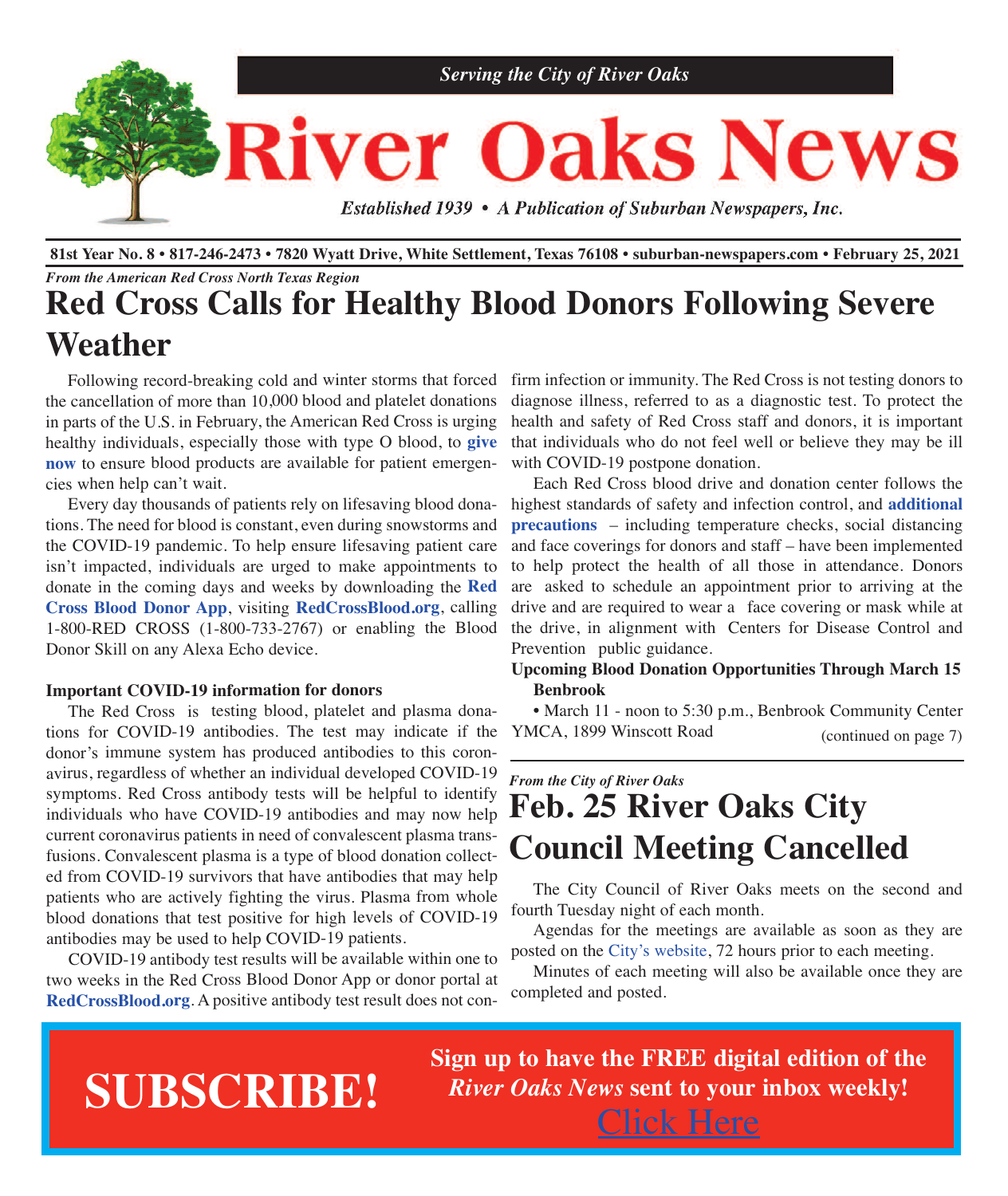

## **A/C HEATING**

**PRECISION AIRE & HEAT**<br>Extensed and insured for your protection" Warranty on all parts and labor • Up-front pricing. No overtime charges.<br>Senior & Military discounts.  $100\%$ Financing available. W.A.C. • All credit cards accepted. **Call 817-563- COOL(2665)** TACLB26642 **ELECTRIC SERVICES**

**CALL MORTON ELECTRIC** For All of Your Electrical Needs & Wants! No Job is too Small! Located in White Settlement & will serve the surrounding areas. Fair Prices! TECL 25541 John Morton **817-771-6356**

**COMPUTERS**

Michael's

**Virus Removal & Upgrades, Office Furn. Fax & Copy Services Toner Cartridges**

PC SALES & SERVICE

8120-A White Settlement Rd **817-945-comp(2667) A+, Network+ Certified**

**or 817-437-8580**

Daylight Saving Time Ends Sunday, March 14!!!

**CONCRETE**

EON'S

**CONCRETE SERVICES** 

Commercial, Residential, Sidewalks<br>Slabs, Patios, Driveways, Steps<br>Retaining Walls Brushed

17-371-8597 Licensed and Insured on@leonstreeservice.bi

#### **EMPLOYMENT / JOBS**

**PERSONAL CARE ATTENDANT** Needed Part time, Weekends, Morn. & Night. \$13.50hr. **817-246-3505**

#### **HOME IMPROVEMENTS**

**CARR'S REMODELING** Doors, windows, trim, carpentry, decks, fences. Int./Ext. painting, textures. Kitchens, bathrooms, room additions & carports. <sup>30</sup> yrs. Exp. Insured.**817-995- <sup>6968</sup>**

#### **PAINTING SERVICES**

#### **HAYWOOD PAINTING**

Interior & Exterior.<br>
Remove popcorn,<br>
wallpaper, tapebed tex-<br>
ture & exterior wood<br>
repair, Over 30yrs. exp. Ref. Free Est. Call **817-454-6489**



*EMAIL: suburbannews@sbcglobal.net*

## *From Castleberry ISD* **Castleberry Curbside: Read, Return, Repeat**

Repeat." Providing library services and times. getting books into the hands of students and staff in the safest manner possible as each campus will pull the books and notify campuses reopen is the top priority of Castleberry ISD Library Services.

request and hold print books via their cam-

**White Settlement Historical Museum 8320 Hanon Drive White Settlement, Texas 76108 817-246-9719 Open:** Tuesday - Saturday, 10 AM to 3 PM **Closed:** Sunday & Monday **<http://www.wsmuseum.com> FREE ADMISSION - GROUPS WELCOME (CALL FOR LIMIT)**

 Castleberry ISD libraries are offering pus library Canvas page and pick them up "Castleberry Curbside: Read, Return, at their campus during scheduled pick-up

This service will allow students to their library books for up to two weeks and Once holds are placed, library staff on parents when the holds are available for pick-up. Students will be able to enjoy are asked to return them to their book drop outside of their campus before or during their next scheduled pick-up time.

 For safety purposes, returned books will be quarantined for four days before being checked in and therefore removed from the student's account.

 Visit your campus library [Canvas](https://bit.ly/3hOPbxu) page for specific information pertaining to your child's school.

 CISD libraries also offer many opportunities for reading and listening online via eBooks and audiobooks to meet the needs of all students.



**Suburban Newspapers, Inc.** *~ Veteran Owned ~*



## **Publishers of the** *Benbrook News, River Oaks News* **and** *White Settlement Bomber News*

Publisher: Boyden Underwood, publisher@suburban-newspapers.com Editor: Emily Moxley, suburbannews@sbcglobal.net Classifieds: Vee Horn, ca.suburbannews@sbcglobal.net

## **7820 Wyatt Drive, Fort Worth, TX 76108 817-246-2473**

**<http://www.suburban-newspapers.com>**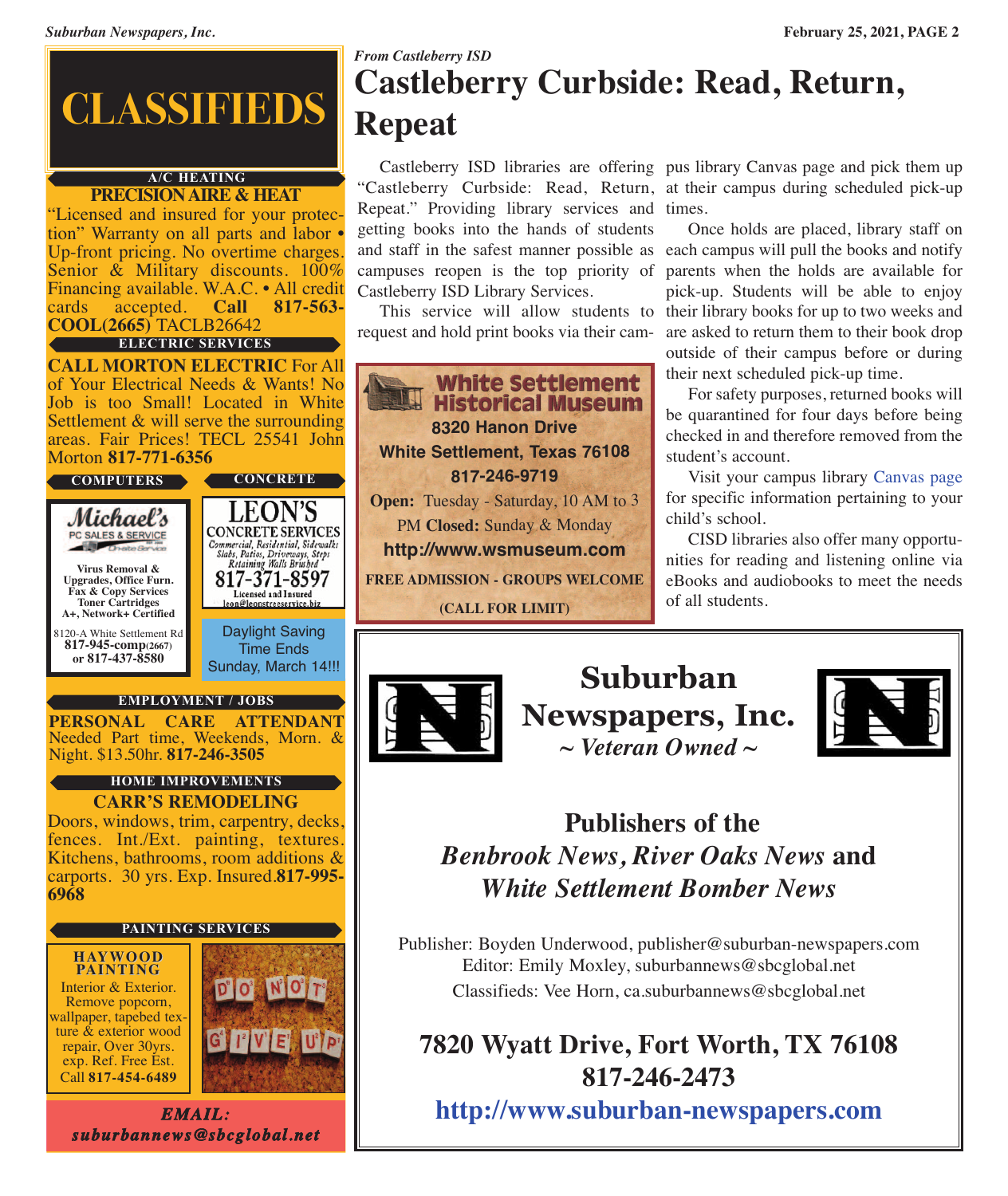# **CLASSIFIEDS**

## **PANTING SERVICES**

**TURNER PAINTING** Interior, Exterior, Faux finishing, Tape, Bed, Texturing, Acoustic removal, Drywall repair, Tile work & flooring.<br>Michael **817-406-6644** 

Get your Ad In Front of 1000's of Readers. Go to **suburban-newspapers.com TODAY!**

## **PLUMBING SERVICES**

**PLUMBING BY RICHARD** Master Plumber Lic.#M15853.\*Repairs \*Drains Cleared \*Slab Leaks \*Water Heaters Remodels, 45yrs. exp. Cards Accepted **817-907-0472**

#### **LONNIE BRAVO**

**PLUMBING** Drain cleaning, slab leaks, electronic locate & repair. Sewer repair, gas test, tankless water heaters, bathroom & kitchen remodeling **817- 715-6747** M3881.

#### **IRRIGATION WORK**

**TIGERT & DAUGHTERS** Irrigation 25 yrs. exp. We do it All! **817-480-8465** lic #4543

#### **LANDSCAPE/LAWN SERVICES**

**ALEX'S LAWN SERVICE** FREE Est. Trash hauls, cleanup, tree trimming leaf removal & fertilizing. No job too Big/Small Sr. Disc. **817-793- 9096.**

#### **FENCING TREES**

*K and K* Privacy, Chain link, Wrought Iron Residential or Commercial. **817-219-0649**



## *LYNCO FENCE*

**Residential • Commercial Chain Link • Wood Fence Repair • Free Estimates** *Bobby Lynn* **(817) 246-5641 Cell: (817) 994-8302**

## *From the Tarrant Area Food Bank* **Tarrant Area Food Bank Mega Mobile Market Event Dates** Governor Greg Abbott recently announced

 Tarrant Area Food Bank (TAFB) has resumed their Mega Mobile Markets with a market on Friday, Feb. 26 at Herman Clark Stadium from 10 a.m. to 1 p.m.

 TAFB will continue to hold Mega Mobile Markets every Friday at Herman Clark Stadium until further notice.

 In addition, TAFB will once again have the help of the Army National Guard, which will be deployed to TAFB for at least the next 30 days. Now more than ever, TAFB is seeking volunteers to assist with registration, traffic control and food distribution. Sign up to volunteer **[here](https://tafb.galaxydigital.com)**.

 These events are designed to serve any and all residents of the Tarrant area community who are in need of food assistance, and anyone whose access to nutritious food has been affected by the COVID-19 pandemic.

 **Friday, Feb. 26 - 10 a.m. to 1 p.m. - Herman Clark Stadium, 5201 CA Roberson Blvd., Fort Worth, TX 76119.**

The House Fort Worth church is hosting a food drive on the following date, an ID/drivers license is required:

**mer Toys-R-Us parking lot, 7606 West Fwy., White Settlement, TX 76108.**

**SALESPERSON NEEDED IMMEDIATELY Want to earn a commission selling ads for THIS NEWSPAPER from home? EMAIL US TODAY!! Suburbannews@sbcglobal.net**

*LILIA MENDOZA, REALTOR®* **KEY PROPERTIES 817-929-0056 liliamendoza@keypropmgt.com BUY • SELL • INVEST LEASING & PROPERTY MANAGEMENT** *YOUR HOME. YOUR INVESTMENT. MY COMMITMENT.* **HABLO ESPANOL**



*From the Office of the Texas Governor, Greg Abbott*

## *Statewide COVID-19 Rental Relief Program*

that the Texas Department of Housing and Community Affairs (TDHCA) has launched the Texas Rent Relief Program, the first statewide rent and utility assistance program for qualifying households throughout Texas.

 This program has been created to administer the more than \$1 billion allocated to Texas through the latest federal COVID-19 stimulus bill. TDHCA began accepting applications for the program on Monday, Feb. 15, but Texans can visit **<TexasRentRelief.com>** to learn more about qualifications, required documents, and the application process.

 To qualify, households must be at or below 80 percent of the area median income as well as meet other criteria.

 Per federal guidelines, TDHCA will prioritize applications for households at or below 50 percent of the area median income level and households where one or more members are currently unemployed and have been for at least 90 days. Landlords are encouraged to apply on behalf of tenants, who must co-sign the application.

 **Saturday, Feb. 27 - 9 a.m. to noon - for-**calling 1-833-9TX-RENT (1-833-989-7368) Applicants can submit their application by submitting it online at TexasRentRelief.com.

> The call center will be open Monday through Saturday, 8 a.m. to 6 p.m.

**ADVERTISE WITH US! Get YOUR BUSINESS in front of 1,100+ inbox subscribers every week! <www.suburban-newspapers.com>**

#### **Peter Polinsky Insurance Agency <www.polinsky-insure.com>**

#### Peter Polinsky *Agent*

(817) 560-9400 peter@polinsky-insurance.com

8751 Camp Bowie West #124

Fort Worth, TX 76116

FREE QUOTES for • Auto • Home • Commercial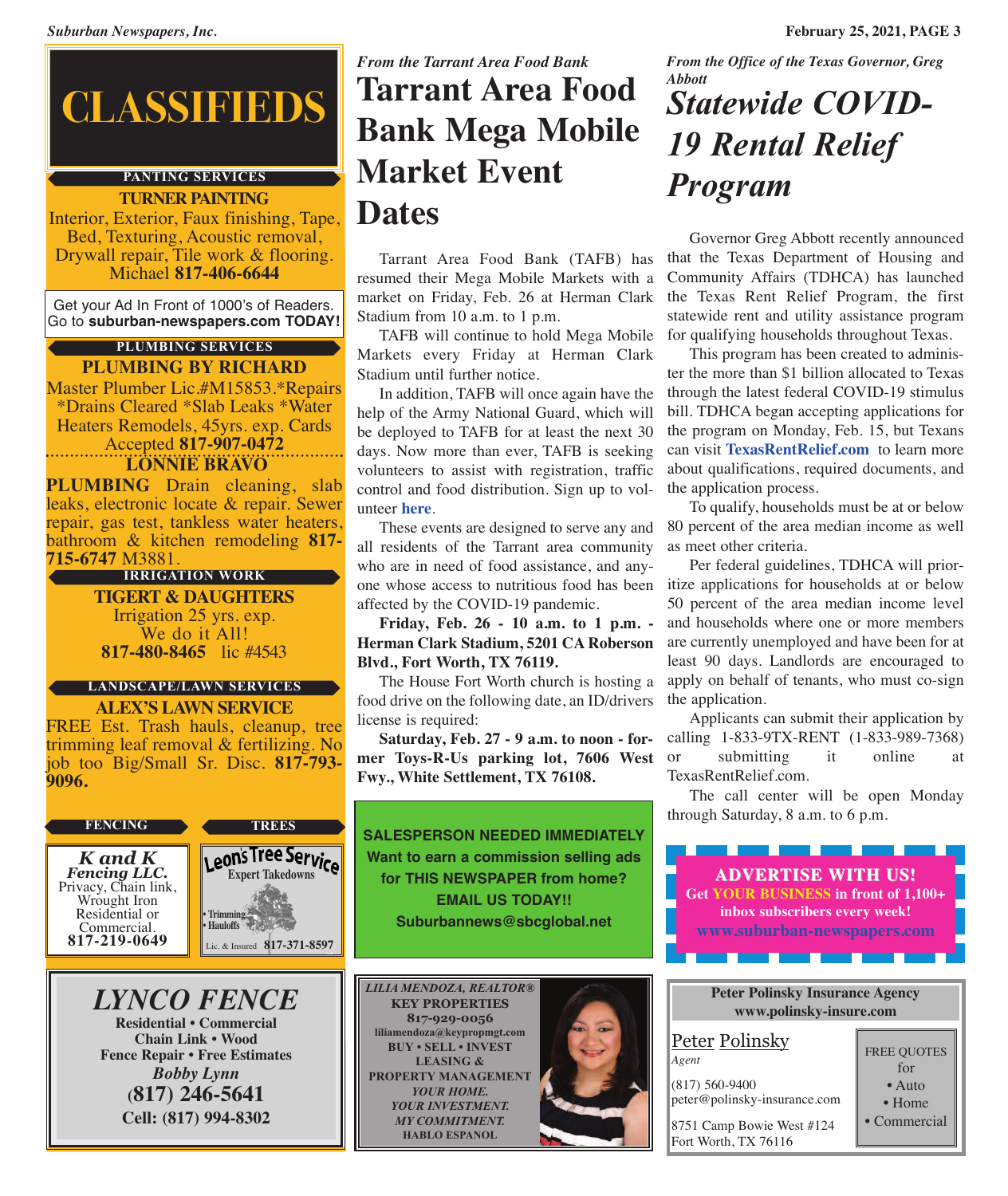

## *A Letter from the Editor:* **Community Pulls Together During Winter Storm**

 To say our patience has been tested is putting it mildly. We're all exhausted by hearing and reading about COVID-19 at this point. Rearranging our lives around a global pandemic is hard. Everywhere we turn our senses are bombarded with an onslaught of useful information from every media outlet - where to get tested, how to stay socially distant, offered while neighbors shoveled driveways checking on your elderly neighbors, where vaccines are offered and how to get food to families in need.

 My sincere hope is that you've been able to turn to our publications to find needed firewood and if their pipes were leaking. I perresources during this time.

 During last week's winter weather event, ers, a hot cup of coffee or a warm meal, a place we witnessed a devastating traffic accident on highway I-35. We watched as first responders and civilians alike worked tirelessly in the freezing temperatures to free trapped persons in cars and attend to injuries and sadly, casualties.

 Then, rolling electricity outages occurred. Parents wondered how we would keep our children warm and fed without a refrigerator to keep foods at a safe temperature and without electricity to cook it adequately. We were determined to keep them from worrying Thy Neighbor, we'll make it through.

unnecessarily while we frantically tried to make arrangements.

 Many public servants made the precarious drive to-and-from their workplaces, often sleeping in their vehicles to ensure they would be available for a next shift.

 Warming stations and drinking water were for elderly and made available whatever resources they could to help families make it through.

 We reached out to neighbors to ask about sonally received several offers of warm showfor myself and my family to stay overnight. I was humbled, and we are so very grateful.

 Some residents are unfortunately still without power or running water - let's make sure we don't forget to keep reaching out. The time is now to dig in our heels while we recuperate and fix damages we couldn't have anticipated. Let's be patient with one another - we've made it through some amazingly unfavorable conditions.

If we all remember to continue to Love

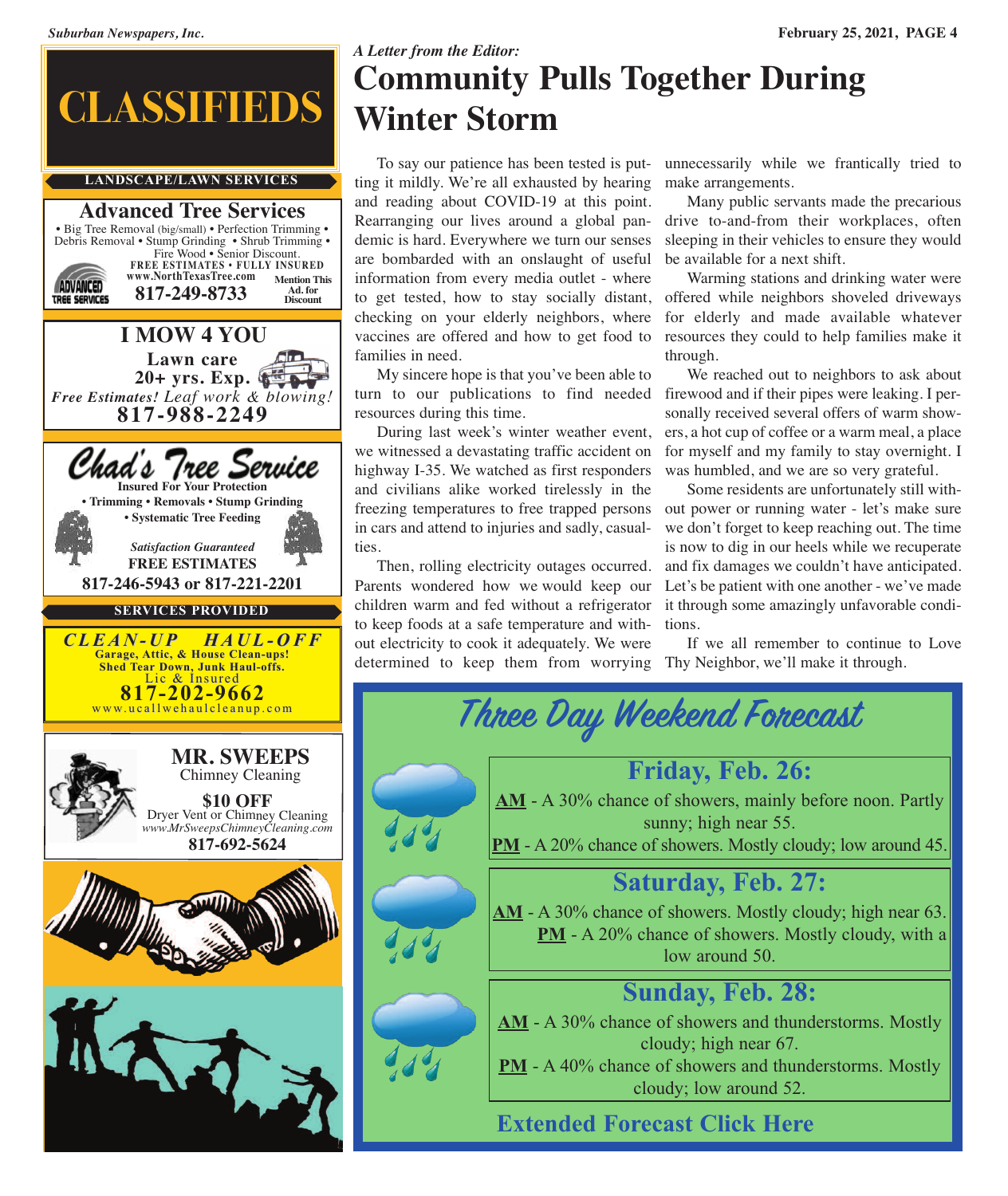#### *From the Federal Emergency Management Agency*

## **President Biden Approves Major Disaster Declaration; Texas Survivors Affected by Winter Weather Can Apply for Federal Disaster Assistance**

 FEMA announced federal emergency aid has been made available to the state of Texas counties designated for individual assistance cleanup and repairs to prevent further damage. to supplement state, tribal and local recovery who sustained damage may now apply for dis-Remember to keep receipts from all purchases efforts in areas affected by a severe winter aster assistance with FEMA. storm beginning on Feb. 11, 2021 and continuing.

Matagorda, Maverick, McLennan, Montague, a relay service such as a videophone, *From Local Patriotic Societies* Montgomery, Nacogdoches, Nueces, Orange, Innocaption or Capter should update FEMA<br>Palo Pinto, Panola, Parker, Polk, Rockwall, with their specific number assigned to that **Patriotic Societies** Waller, Wharton, Wichita, Williamson, Wilson Brazos, Brown, Burleson, Caldwell, Calhoun, **Luncheon**  The President's action makes federal fund-with your insurance company as soon as pos-repairs, low-interest loans to cover uninsured ing available to affected individuals in sible. By law, FEMA cannot duplicate benefits Angelina, Aransas, Bastrop, Bee, Bell, Bexar, for losses covered by insurance. If insurance individuals and business owners recover from Blanco, Brazoria, Brazos, Brown, Burleson, does not cover all your damage, you may be the effects of the disaster. Caldwell, Calhoun, Cameron, Chambers, eligible for federal assistance. Collin, Comal, Comanche, Cooke, Coryell, Dallas, Denton, DeWitt, Ellis, Falls, Fort visiting **<www.disasterassistance.gov>**. Bend, Galveston, Gillespie, Grimes, Guadalupe, Hardin, Harris, Hays, Henderson, 800-621-3362 (TTY: 800-462-7585). The toll-8339) or visit **[www.sba.gov/services/disas-](www.sba.gov/services/disasterassistance)**Hidalgo, Hood, Jasper, Jefferson, Johnson, free telephone lines operate from 8 a.m. to 10 Kaufman, Kendall, Lavaca, Liberty, Madison, p.m. CDT, seven days a week. Those who use Montgomery, Nacogdoches, Nueces, Orange, Innocaption or CapTel should update FEMA Sabine, San Jacinto, San Patricio, Scurry, service. Shelby, Smith, Stephens, Tarrant, Travis, Tyler, Upshur, Van Zandt, Victoria, Walker, Bastrop, Bee, Bell, Bexar, Blanco, Brazoria, and Wise counties.

 Assistance can include grants for tempo-Comanche, Cooke, Coryell, Dallas, Denton, to cover uninsured property losses and other Gillespie, Grimes, Guadalupe, Hardin, Harris,

tained losses in the designated area can begin applying for assistance by registering online at Montgomery, Nacogdoches, Nueces, Orange, **<www.DisasterAssistance.gov>** or by calling 1- Palo Pinto, Panola, Parker, Polk, Rockwall, 800-621-3362 or 1-800-462-7585 TTY.

tribal, eligible local governments and certain Tyler, Upshur, Van Zandt, Victoria, Walker, private nonprofit organizations on a cost-shar-Waller, Wharton, Wichita, Williamson, ing basis for emergency protective measures, Wilson, and Wise. including direct federal assistance, statewide.

 Federal funding is available on a cost-shar-following information readily available: ing basis for hazard mitigation measures statewide.

 Jerry S. Thomas has been named as the Federal Coordinating Officer for federal and the address where you are now staying response operations for the affected area. Additional designations may be made later if requested by the state and warranted by the results of further assessments.

Texas homeowners and renters in the 77 Take photos to document damage and begin

 If you have insurance and are applying for disaster assistance, you must also file a claim assistance for temporary lodging and home

If it is not possible to register online, call the SBA at 1-800-659-2955 (TTY: 800-877-

rary housing and home repairs, low-cost loans DeWitt, Ellis, Falls, Fort Bend, Galveston, Daughters of the American Colonists, General programs to help individuals and business Hays, Henderson, Hidalgo, Hood, Jasper, Daughters of 1812, Governor Thomas owners recover from the effects of the disaster. Jefferson, Johnson, Kaufman, Kendall, Individuals and business owners who sus-Lavaca, Liberty, Madison, Matagorda, Federal funding is also available to state, Shelby, Smith, Stephens, Tarrant, Travis, Cameron, Chambers, Collin, Comal, McLennan, Montague, Sabine, San Jacinto, San Patricio, Scurry,

When you apply for assistance, have the

 • A current phone number where you can becontacted

• Your address at the time of the disaster

- Your Social Security number, if available
- A general list of damage and losses

• If insured, the insurance policy number, or the agent and company name

If it is safe to do so, start cleaning up now.

related to the cleanup and repair.

 Disaster assistance may include financial property losses, and other programs to help

 The fastest and easiest way to apply is by Small Business Administration are available Low-interest disaster loans from the U.S. to businesses, homeowners and renters. Call **[terassistance](www.sba.gov/services/disasterassistance)**.

# The counties are: Angelina, Aransas, **to Hold Awards**

 The Honorable Philip Livingston Chapter Edward H. Tarrant Chapter United States Hinckley Chapter Colonial Dames of the XVII Century, and the Texas Society Daughters of Colonial Wars will meet Thursday, March 25, at 11:30 a.m. at Ridglea Country Club located at 3700 Bernie Anderson Avenue in Fort Worth. Scholarships will be presented at this Annual Awards Luncheon.

For information, call 817-448-0608.

**SALESPERSON NEEDED IMMEDIATELY Want to earn a commission selling ads for THIS NEWSPAPER from home? Suburbannews @sbcglobal.net**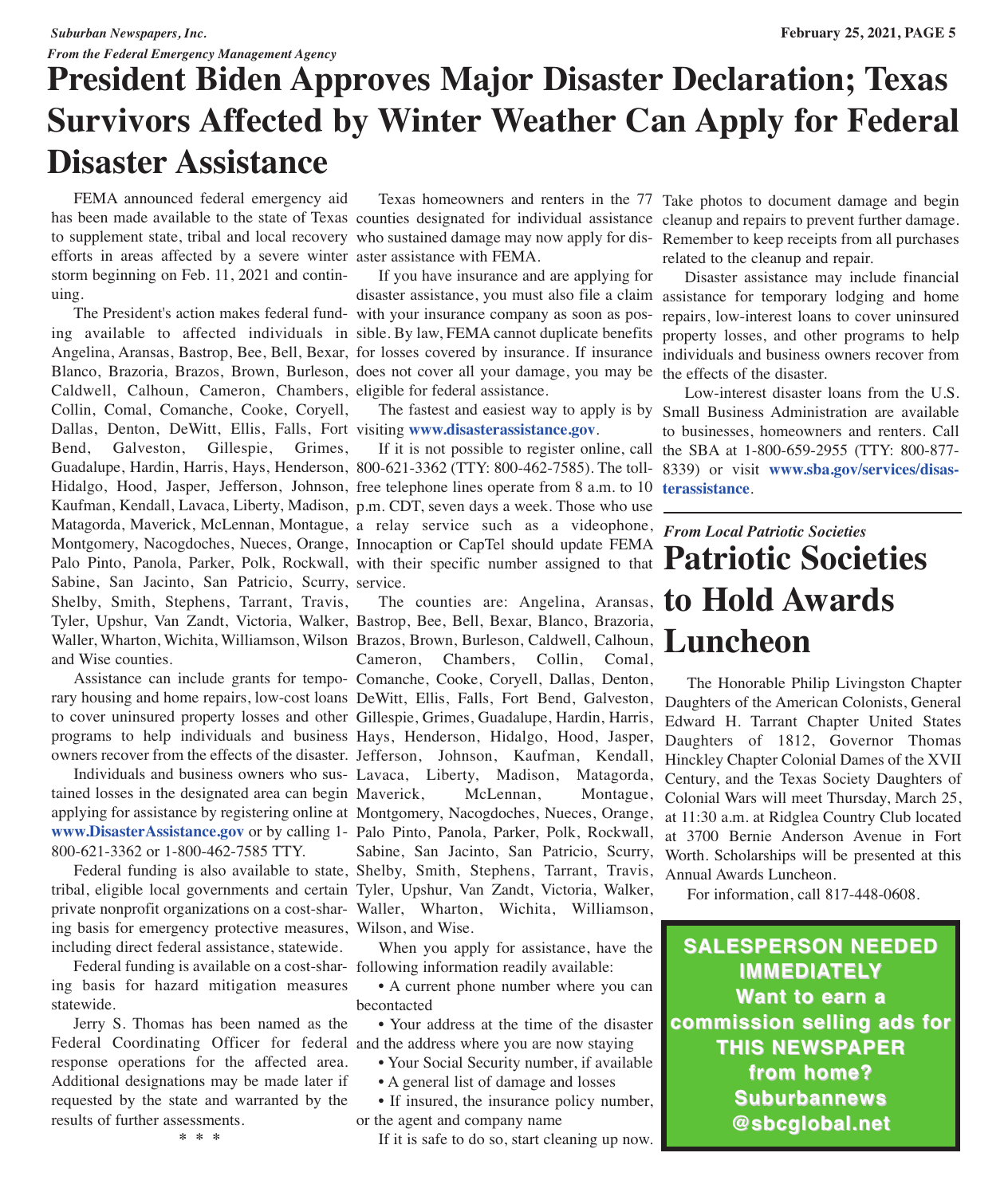## *Texas History Minute* **Texas Revolution Hero, Ben Milam** *by Dr. Ken Bridges*



 **Ben Milam** was an average man who traveled the early frontier. But a course of events would place him in the middle of the fight for Milam. The Nuevo Leon mine started to falter, Texas independence and into legend. Milam's decisive actions made him one of the early heroes of the Texas Revolution.

 Benjamin Rush Milam was born in 1788 in increasingly concerned about American Frankfort, then just a tiny village on the Kentucky River in what was not yet Kentucky. His life was defined by the early frontier. He had very little formal education, as almost no schools were available.

 As a young man, he was mostly interested in trade and bartering. Struck by wanderlust, he drifted from one adventure to the next. In 1812, he enlisted in the Kentucky militia and served honorably as a lieutenant in the War of 1812.

 Milam made his first, brief foray into Texas in 1818. By the next year, he found himself in New Orleans, caught up in the excitement of a potential raid into Texas to seize it for the United States from Spain.

 In what became known as the Long de Santa Anna had overthrown the elected Expedition, James Long made Milam a colonel and led his rag-tag army that crossed the Sabine River into Spanish Texas. They their way out of jail thanks to Viesca's politi-

quickly took Nacogdoches and declared Texas cal allies. Milam reached Texas in October and independent of Spain. When the Spanish Army arrived, the Long Expedition fell apart.

 Milam and Long attempted to reorganize at Galveston in 1820, but the effort quickly faltered. Milam then went to Veracruz and on to Mexico City.

 Instead of finding the cities defended by monarchists, he and his party found that the rebels had already taken the cities. He and the dozens of men with him were thrown in prison. An American diplomat later arranged their release.

 He returned to Mexico in 1824 in the aftermath of yet another revolution, one that established Mexico as a republic. And with a new government came a new attitude. All was forgiven, and Milam was made a colonel the Mexican Army as well as a citizen. Times were good for Milam. He soon teamed up with a British immigrant, Gen. Arthur G. Wavell, and started a silver mine in Nuevo Leon, a northern Mexican state adjacent to Texas. In 1825, they also gained empresario grants in Texas– land grants that allowed them to sell or lease lands in order to attract residents to what was still a lightly-populated region.

 Events, however, soon turned sour for and he and Wavell soon leased out a mine to a British company.

 In the meantime, Mexican officials grew designs on Texas in light of offers by the United States government to buy Texas and raids such as the Long Expedition. In 1830, the Law of April 6 banned all immigration from the United States into Texas and express-ty of Red Mound renamed their city after ly forbade the introduction of new slaves into the area even though Mexico had officially banned slavery the year before. This imperiled County in Central Texas in 1837 and is now Milam's empresario contract.

 Agustin Viesca became governor of Coahuila y Texas in 1835. Ben Milam believed he could work with him to secure new land titles for Texas settlers. On his visit to the new governor, he found a willing audience in his attempt to secure legal protections for their lands. However, Gen. Antonio Lopez government. His officials arrested Viesca and Milam both. Milam, however, was able to talk

joined George Collinsworth's column as they marched to take Goliad on October 10.

 After Goliad, Collinsworth's forces met with other armed Texans marching toward San Antonio. Gen. Martin Perfecto de Cos held the city for Santa Anna. Mexico had a large armed force occupying the city. It was now Dec. 4 - with the weather growing cold, many Texans considered holing up for the winter, building their forces, and preparing for an attack in the spring.

 Milam recognized that point was the time to try to consolidate their gains and was determined to lead the charge himself. With the permission of his superiors, he made an impassioned plea and declared to the troops, "Who will go with old Ben Milam into San Antonio?" Three hundred men stepped forward and marched into the lion's den. They attacked at dawn the next morning.

 After two days of fighting, Milam's forces were making progress. On the morning of Dec. 7, they were charging steadily forward for the third day. Milam stood at the fore of the battlefield, eyeing the positions of their attackers. A chance shot rang out. He was then struck in the head by the rifle fire and collapsed into the arms of his friends. He died at the scene at the age of 47 just as the Texas Revolution was heating up. Texas forces took the city two days later.

 Milam was widely honored in the years after his death. In addition to streets, schools, and parks, a memorial site stands in San Antonio.

 Residents of the Sabine County communi-Milam in 1836.

 The Texas Republic established Milam boasts nearly 25,000 residents.